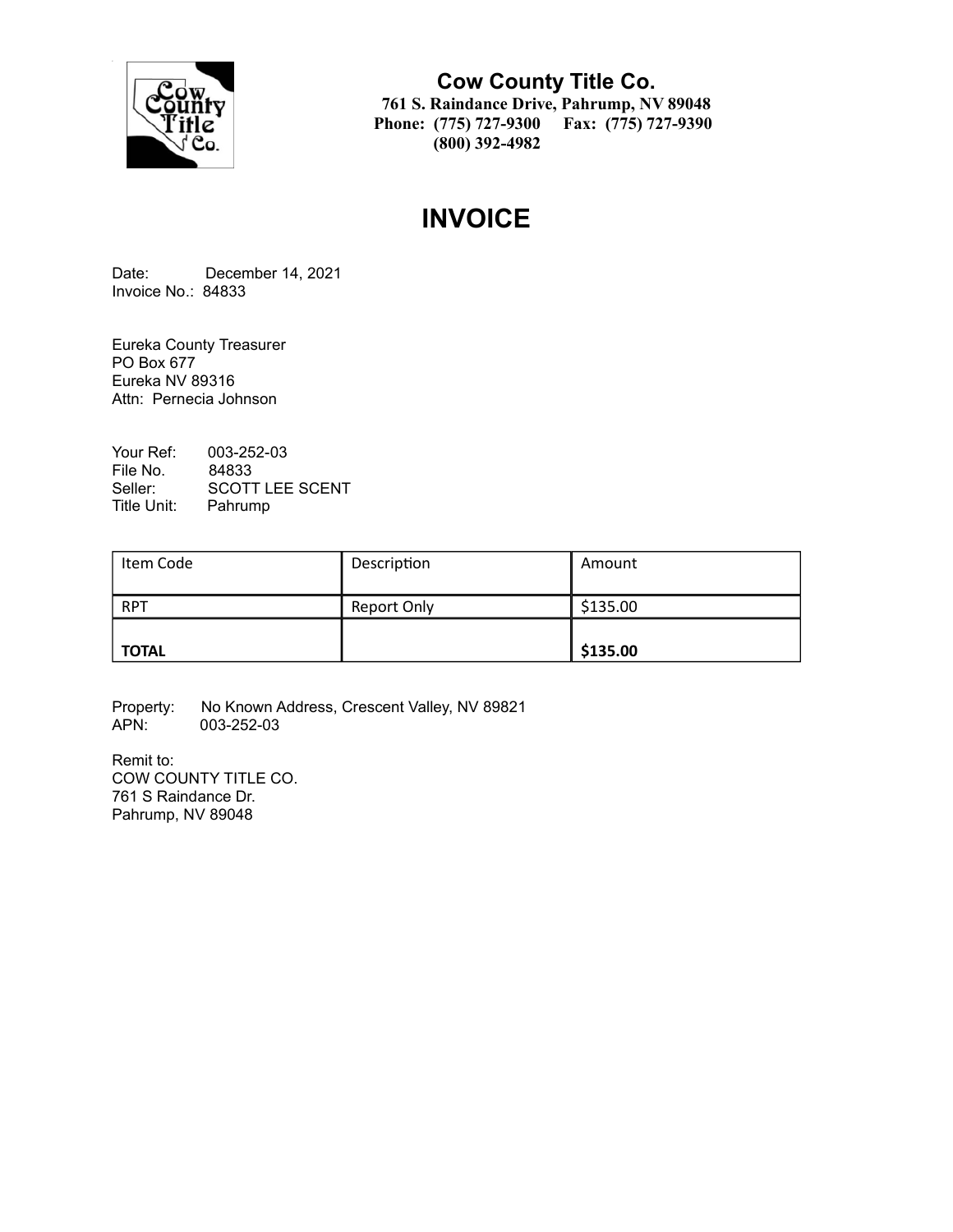

**Cow County Title Co. 761 S. Raindance Drive, Pahrump, NV 89048 Phone: (800) 392-4982 Fax: (775) 727-9390**

## **Original TITLE REPORT**

#### **ORDER NUMBER: 84833**

**REPORT ONLY**

Eureka County Treasurer PO Box 677 Eureka, NV 89316 Attn: Pernecia Johnson RE:

Assessor Parcel No.: 003-252-03

Today's Date: December 14, 2021

Please read the exceptions shown in this report carefully. The exceptions are meant to provide you with notice of matters which may affect title to the herein described property.

It is important to note that this title report is not a written guaranty or warranty as to the condition of title and may not list all liens, defects, and encumbrances affecting title to the land.

Dated as of December 08, 2021 at 7:30 a.m.

**PROPERTY ADDRESS:** No Known Address

Crescent Valley, NV 89821

Authorize nature

Typist's Initials: tl Nancy L. Steib, Assistant NLSteib@CowCountyTitle.com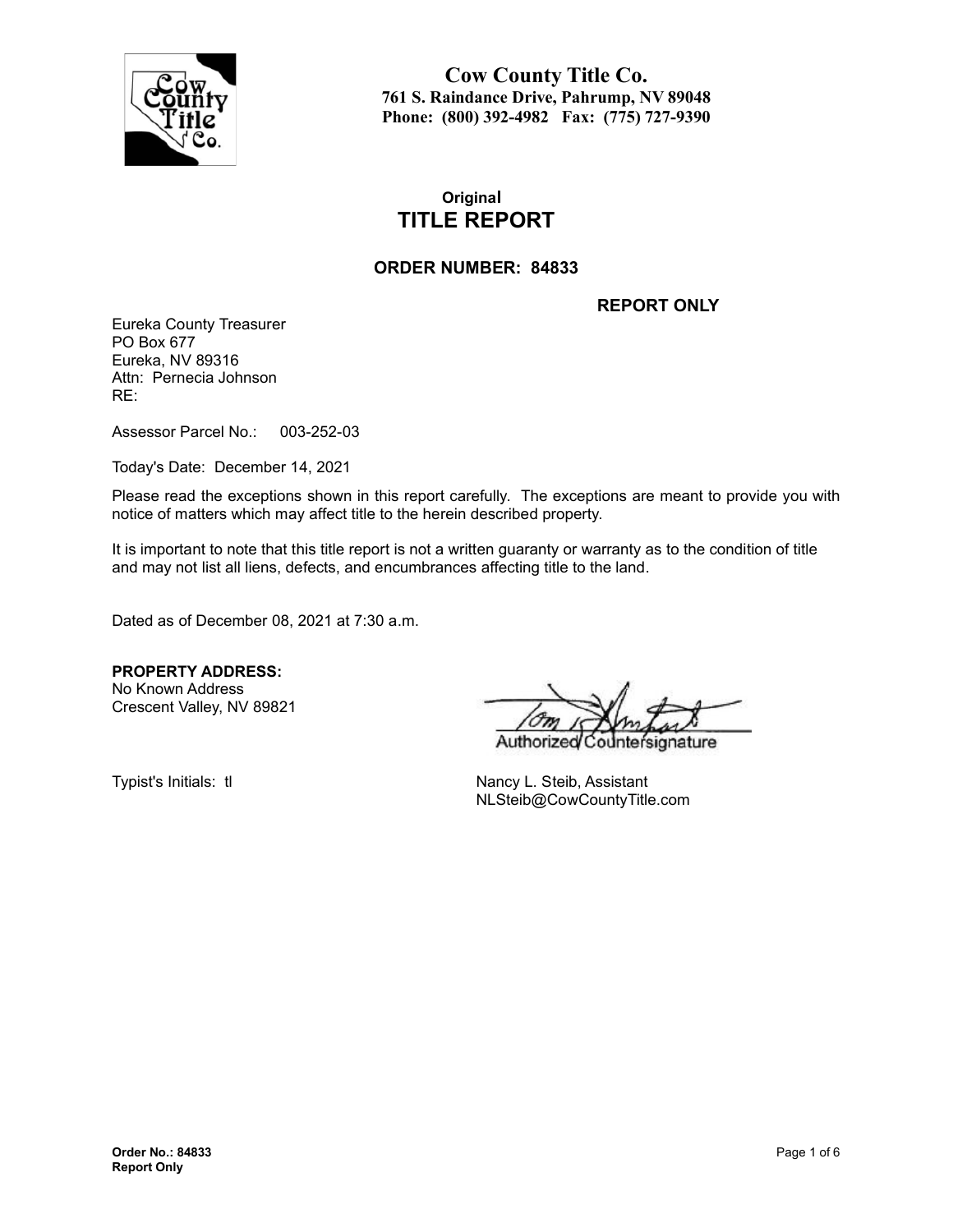The estate or interest in the land hereinafter described or referred to covered by this report is:

FEE

Title to said estate or interest at the date hereof is vested in:

PERNECIA JOHNSON, Treasurer of the County of Eureka, State of Nevada in trust for the use and benefit of the State of Nevada and the County of Eureka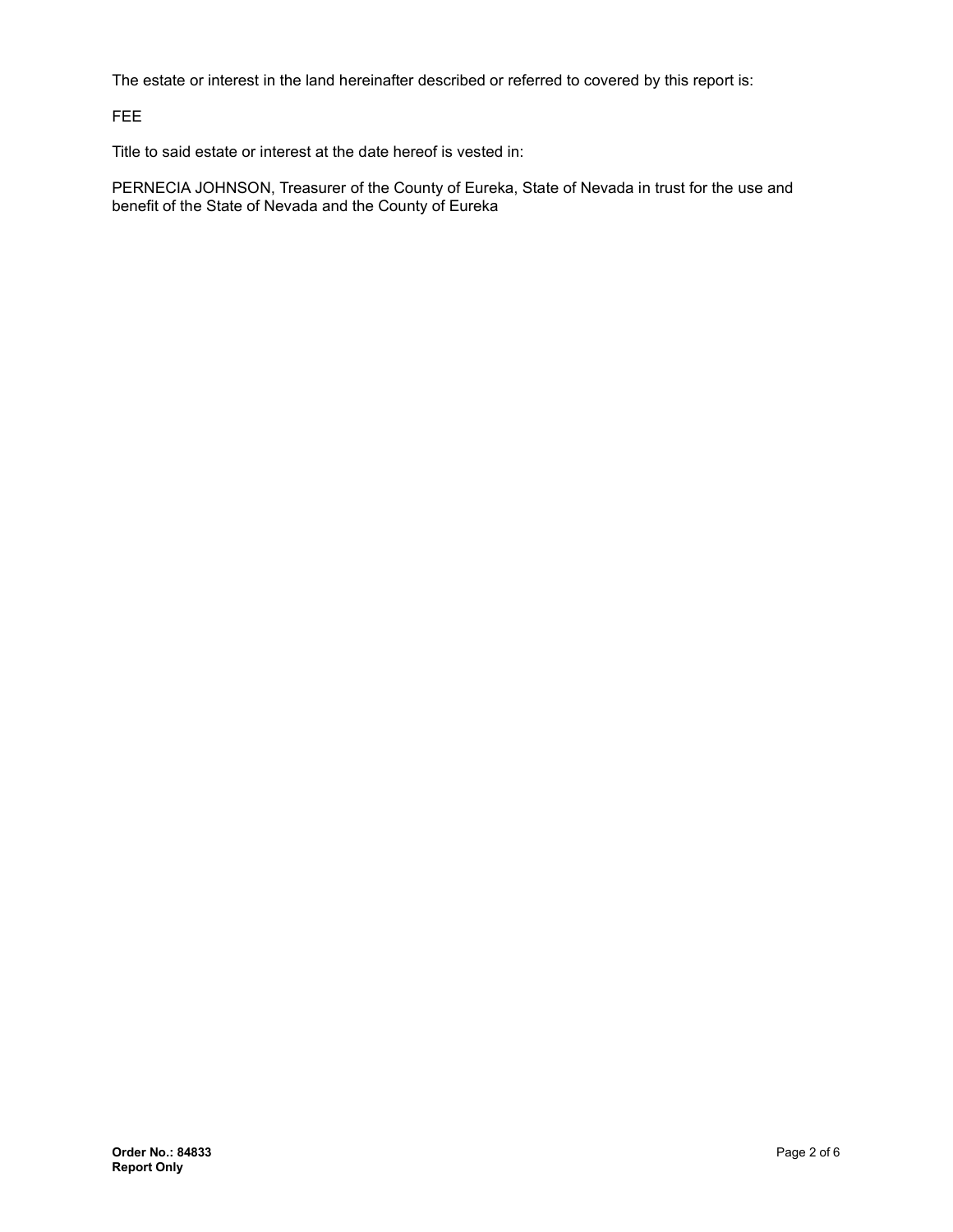## **LEGAL DESCRIPTION**

The land referred to herein is described as follows:

All that certain real property situate in the County of Eureka, State of Nevada, described as follows:

That portion of Section 15, Township 29 North, Range 48 East, M.D.B.& M., more particularly described as follows:

Lot 3 in Block AA of the Subdivision Map entitled Nevelco Inc. Unit No. 2, recorded October 5, 1961 in the Office of the County Recorder of Eureka County, Nevada as File No. 35633, Eureka County, Nevada records.

EXCEPTING THEREFROM, all petroleum, oil, natural gas and products derived therefrom, within or underlying said land or that may be produced therefrom, and all rights thereto, as reserved by Southern Pacific Land Company in the deed to H.J. Buchenau and Elsie Buchenau recorded September 24, 1951 in Book 24 of Deeds, page 168 as File No. 29127, Eureka County, Nevada records.

ASSESSOR'S PARCEL NUMBER FOR 2021 - 2022: 003-252-03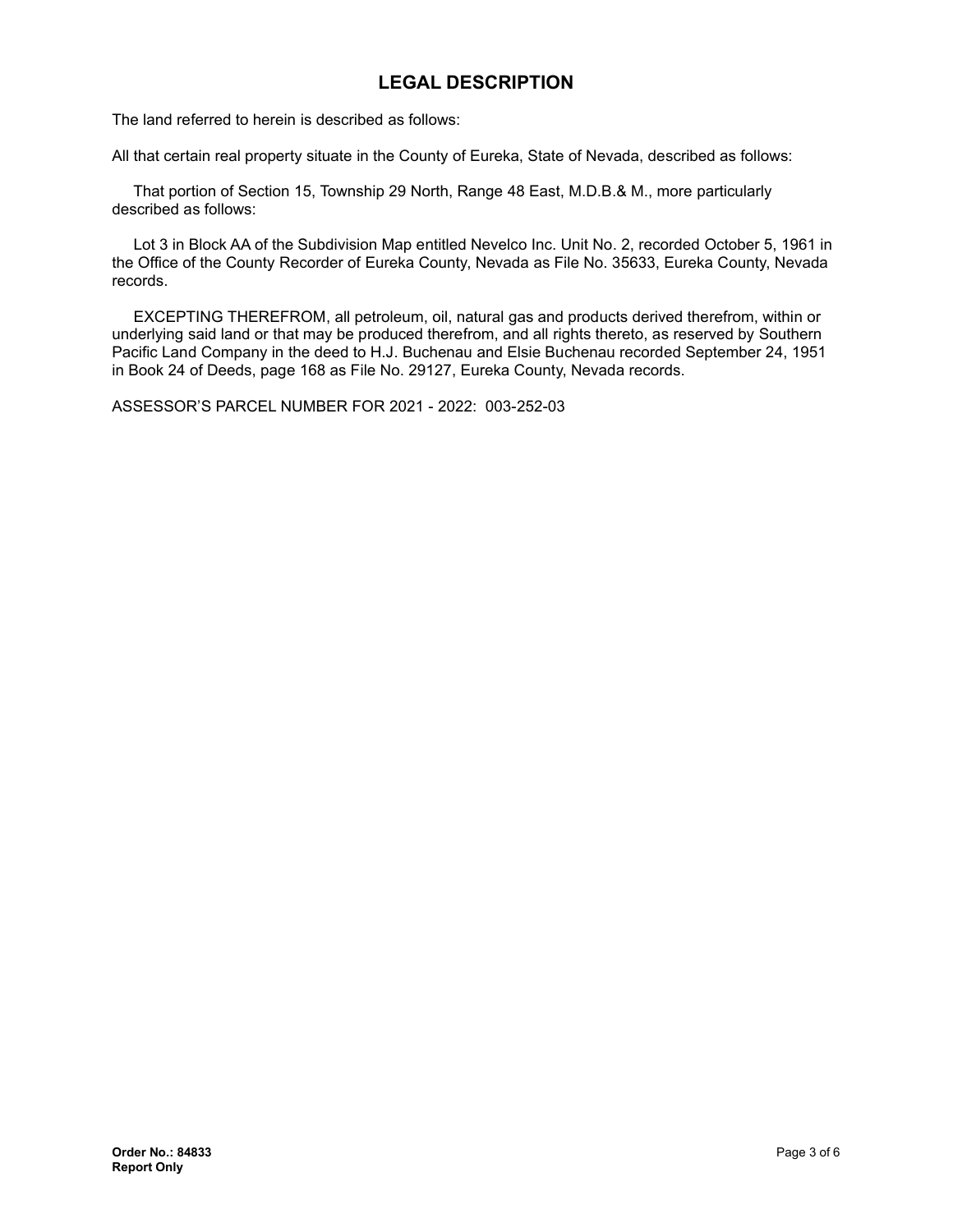At the date hereof, exceptions and matters affecting said land are as follows:

1. The vestee herein acquired title to said land by virtue of the Eureka County Tax Deed recorded June 7, 2021 as File No. 2021-245181, Eureka County, Nevada records. Upon the payment of the delinquent taxes assessed to APN 003-252-03 to the Vestee herein, said vestee will reconvey the subject property to the last known record owner:

SCOTT LEE SCENT

Taxes are subject to the additional accrual of interest and penalties. Please contact the Eureka County Treasurer for the exact amount to redeem said property. (Phone 775-237-5262).

- 2. A lien for supplemental taxes as might be assessed and collected by the County Assessor on the personal property Tax Roll in the event improvements have been commenced or completed within the past year, in accordance with Nevada Revised Statutes 361.260.
- 3. Any assessments, charges and fees which may be or may become due to the City or County, by reason of said premises lying within the boundaries of such city or county.
- 4. Any portion of said lands within the lines of public roads as now established.
- 5. Existing rights in use or of record in favor of the public or third parties for highways, roads, railroads, pipelines, telephone, telegraph and electrical transmission lines, canals, laterals and drains.
- 6. Notwithstanding the insuring clauses of the policy, the Company does not insure against loss or damage by reason of a lack of a right of access to and from the land.
- 7. Any right, title and interest in and to any of the minerals and mineral ores within or underlying the Property, including, without limitation, oil, natural gas and hydrocarbon substances, geothermal steam, brines and minerals in solution, and sand gravel and aggregates, and products derived therefrom, together with any rights of ingress and egress in, upon or over the Property and to make such use of the Property and the surface thereof as is necessary or useful in connection therewith, which may have been reserved by other parties at the time that the Property was conveyed to Grantor or which may have been conveyed by Grantor to any third parties.
- 8. Reservations contained in Patent No. 162 from the United States of America to Central Pacific Railroad Company, recorded February 26, 1903 in Book 14 of Deeds, page 493, Eureka County, Nevada records, reading as follows:

"Yet excluding and excepting from the transfer of these presents, "All Mineral Lands" should any such be found to exist in the tracts described in the foregoing, but their exclusion and exception, according to the terms of the Statute, shall not be construed to include coal and iron lands".

A certified copy of the above Patent recorded July 26, 1996 in Book 299 of Official Records, page 242 as File No. 164225, Eureka County, Nevada records.

- 9. Minerals of whatsoever kind, subsurface and surface substances, including but not limited to coal, lignite, oil, gas, uranium, clay, rock, sand and gravel in, on, under and that may be produced from the Land, together with all rights, privileges, and immunities relating thereto, whether or not appearing in the Public Records or listed herein. The Company makes no representation as to the present ownership of any such interest. There may be leases, grants, exceptions or reservations of interests that are not listed.
- 10. Water rights, claims or title to water, whether or not shown by the public records.
- 11. Discrepancies, conflicts in boundary lines, shortage in area, encroachments, or any other facts which a correct survey would disclose, and which are not shown by the public records.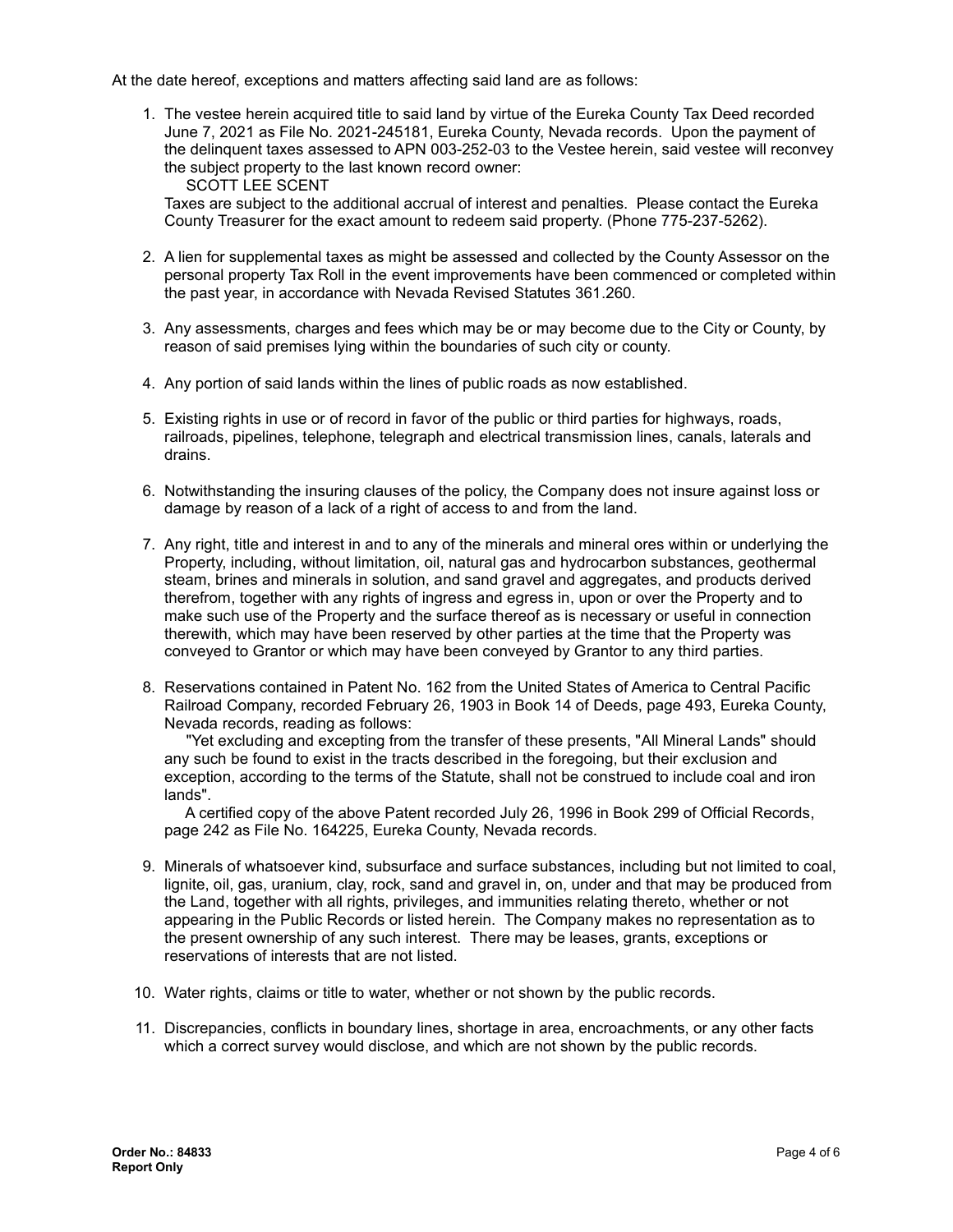- 12. The property described herein is classified as "Open Range" and is subject to all matters and requirements associated therewith. Nevada is an open range state and it is the responsibility of the property owner to fence out livestock.
- 13. Provisions and matters contained in the Deed dated September 2, 1930 from Central Pacific Railway Company to Southern Pacific Land Company, recorded January 7, 1931 in Book 21 of Deeds, page 26 as File No. 18805, Eureka County, Nevada records, including but not limited to the following:

FURTHER EXCEPTING FROM THE FOREGOING CONVEYANCE:

First. A strip of land four hundred (400) feet wide, lying equally on each side of each main track, side track, spur, switch and branch line of the railroad and branches thereof, extending from San Jose, California, Northerly and Easterly through the States of California, Nevada and Utah to Ogden, Utah, as the same are now constructed or located upon, across or adjacent to any of the lands hereby conveyed.

Third. All parts and parcels of said lands which are now used for the operation and maintenance of either of the above described railroads and branches thereof, or for the tracks, yards, depot grounds, buildings, or other structures thereof.

Fourth. The right to use any water naturally rising upon or flowing across any of said lands which has heretofore been appropriated by, and is now being used for the operation of the railroads and the right (to the extent that the same may heretofore have been exercised) to conduct the same, as well as water rising upon other lands, across any of the lands hereby conveyed, in pipes or aqueducts for the purpose aforesaid, together with the necessary right of way therefor.

14. Reservation contained in the Deed dated August 28, 1951, executed by Southern Pacific Land Company to H.J. Buchenau, et ux, recorded September 24, 1951 in Book 24 of Deeds, page 168 as File No. 29127, Eureka County, Nevada records, reading as follows:

"EXCEPTING and reserving unto the first party, its successors and assigns, all petroleum, oil, natural gas and products derived therefrom, within or underlying said land or that may be produced therefrom, and all rights thereto, together with the right at all times to enter upon or in said land, to prospect for and to drill, recover and remove the same."

- 15. Easements and rights of way including incidentals thereto as shown on the Subdivision Map thereof recorded December 5, 1960 as File No. 35161, Eureka County, Nevada records.
- 16. Easements and rights of way including incidentals thereto as shown on the Subdivision Map thereof recorded October 5, 1961 as File No. 35633, Eureka County, Nevada records.
- 17. Provisions contained in the Deed recorded July 27, 1966 in Book 11 of Official Records, page 242 as File No. 42285, Eureka County, Nevada records, as follows:

"The right, permission and authority to take and use without consideration, water for domestic purposes, from a water well located upon said Section 15, located about 1360 feet East and about 200 feet North from the common corner of Sections 15, 16, 21 and 22 of Township 29 North, Range 48 East, M.D.B.& M.;

And the right to use and enjoy at all times, together with ingress and egress therefrom, a lake constructed upon said Section 15, described as "Not A Part" upon a Subdivision Map prepared by and filed at the request of W.H. Setelmeyer, licensed surveyor, with the County Recorder of the County of Eureka, State of Nevada, on December 5, 1960 as File No. 35161, to which map reference is made for further particulars."

18. Any matter, defect or interest existing, or which may arise, from the failure to include the marital status of the GRANTOR in the Deed recorded November 15, 1993 in Book 255 of Official Records, page 311 as File No. 147443, Eureka County, Nevada records.

If said parties were married, the herein described property would be subject to the community property interest of the spouse.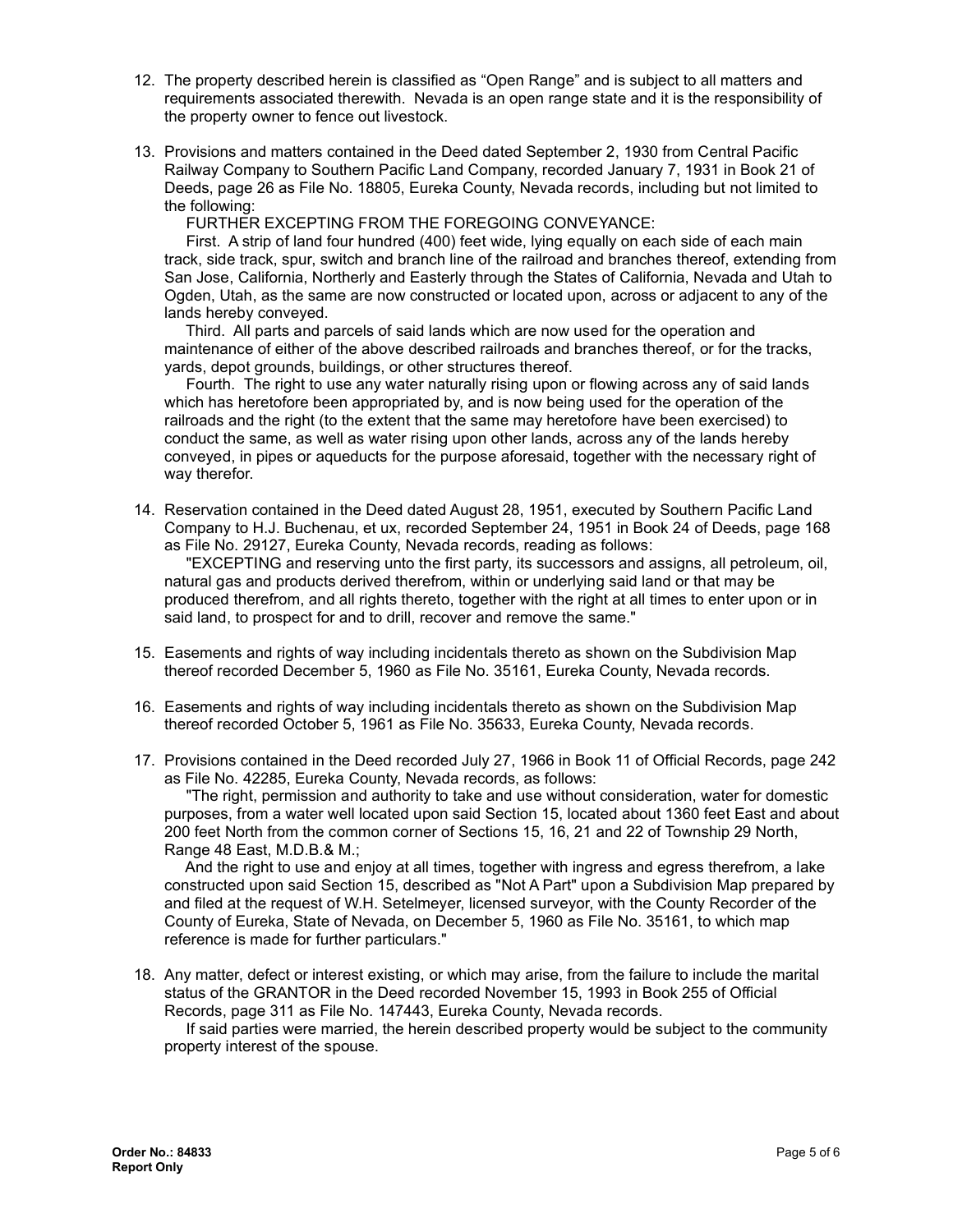19. Any matter, defect or interest existing, or which may arise, from the failure to include the marital status of the GRANTOR in the Deed recorded January 7, 1994 in Book 263 of Official Records, page 453 as File No. 150123, Eureka County, Nevada records.

If said parties were married, the herein described property would be subject to the community property interest of the spouse.

20. Provision and matter contained in the Deed recorded April 7, 2006 in Book 434 of Official Records page 312 as File No. 204431, Eureka County, Nevada records including but limited to the following.

LESS AND EXCEPT all oil, gas and minerals, on and under the above described property owned by Grantor, if any, which are reserved by Grantor.

21. Provision and matter contained in the Deed recorded March 5, 2007 in Book 453 of Official Records page 179 as File No. 208178, Eureka County, Nevada records including but limited to the following.

LESS AND EXCEPT all oil, gas and minerals, on and under the above described property owned by Grantor, if any, which are reserved by Grantor.

Any matter, defect or interest existing, or which may arise, from the failure to include the marital status of the GRANTEE in the Deed recorded March 5, 2007 in Book 453 of Official Records, page 178 as File No. 208178, Eureka County, Nevada records.

If said parties were married, the herein described property would be subject to the community property interest of the spouse

- 22. Rights, title and/or interest in favor of third parties including any parties in possession of said land.
- 23. Enclosed herewith is our statement of charges for this report. Any reference herein for a policy of title insurance is hereby cancelled. No Guarantee is made regarding (a) matters affecting the beneficial interest of any mortgage or deed of trust which may be shown herein as an exception, or (b) other matters which may affect any such mortgage or deed of trust. No guarantee is made regarding any liens, claims of lien, defects or encumbrances, whether or not shown herein as an exception.

NOTE: The address of the herein described property is purported to be: No Known Address Crescent Valley, NV 89821

Based on our review of the record, we recommend that notices of sale be provided to those listed below. Said list should not be construed to constitute the only notices required; others may be required by statute, regulations, common knowledge, and/or general practices. PLEASE NOTE: Said list may not contain the address on file at the County Treasurer's office prior to the recording of the tax deed. Please refer to the last tax roll prior to the tax deed for any additional addresses. This list is provided strictly as a courtesy and no guarantee or warranty should be assumed therefrom.

SCOTT LEE SCENT 1640 20TH CT. S.W. VERO BEACH, FL 32962

SCOTT LEE SCENT NO KNOWN ADDRESS CRESCENT VALLEY, NV 89821

SCOTT LEE SCENT 1715 19TH STREET, APT. B VERO BEACH, FL 32960

#### **END OF EXCEPTIONS**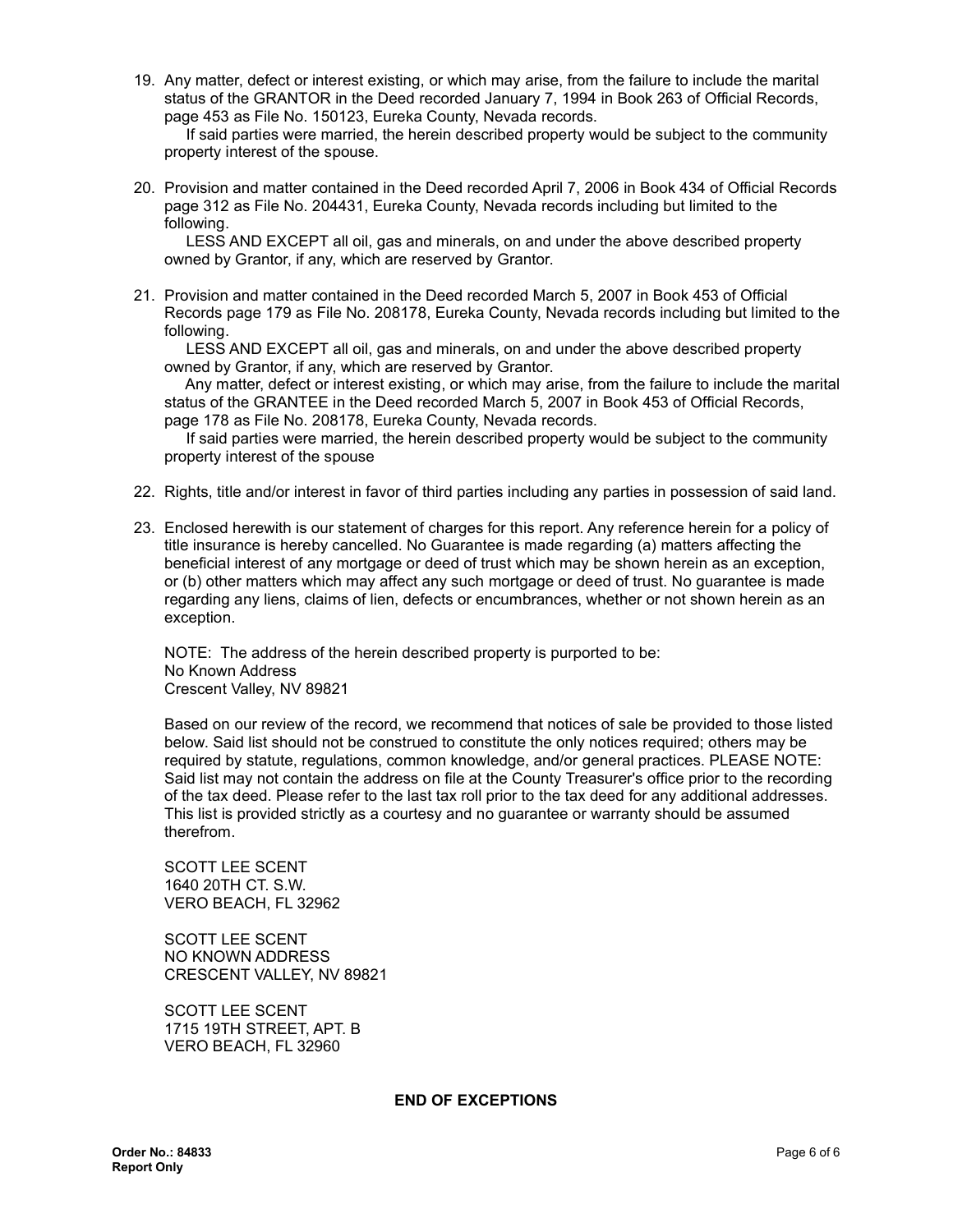